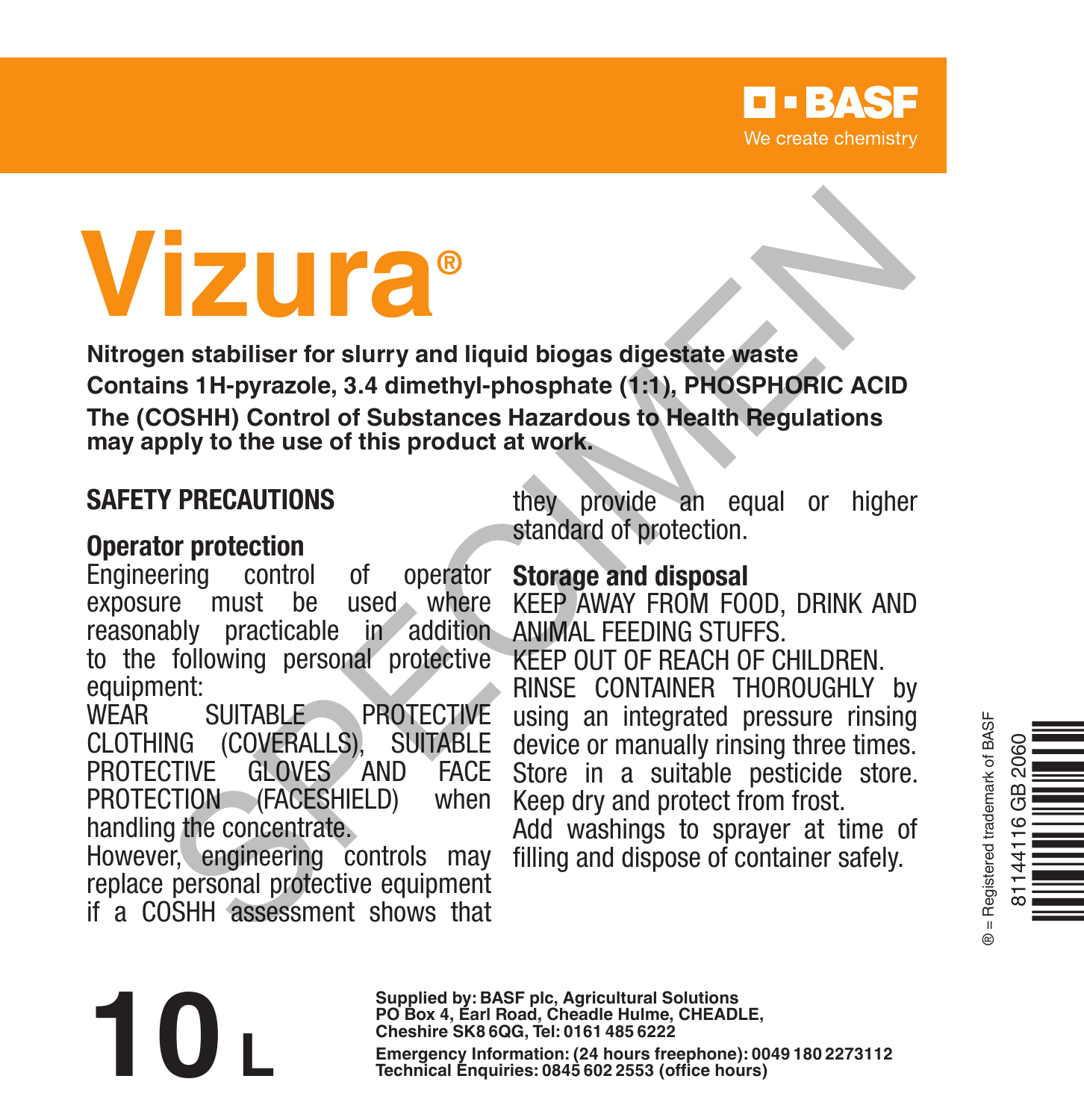# **Vizura® Contains 1H-pyrazole, 3.4 dimethyl-phosphate (1:1), PHOSPHORIC ACID**

# **Danger**

**May be corrosive to metals.**

**Causes severe skin burns and eye damage.**

**Suspected of damaging fertility. Suspected of damaging the unborn child.**

**May cause damage to organs through prolonged or repeated exposure.**

# **Harmful to aquatic life with long lasting effects.**

Keep out of reach of children.

Read label before use.

Obtain special instructions before use.

Keep only in original packaging.

Do not breathe mist or vapour.

Wash contaminated body parts with water and soap thoroughly after handling. Wear protective gloves and eye/face protection. r<br>
corrosive to metals.<br>
s severe skin burns and eye damage.<br>
ted of damaging fertility. Suspected of damaging the<br>
child.<br>
use damage to organs through prolonged or<br>
and exposure.<br>
ul to aquatic life with long lasting eff

IF SWALLOWED: rinse mouth. Do NOT induce vomiting.

IF ON SKIN (or hair): Take off immediately all contaminated clothing. Rinse skin with water/shower.

IF INHALED: Remove person to fresh air and keep comfortable for breathing.

IF IN EYES: Rinse cautiously with water for several minutes. Remove

contact lenses, if present and easy to do. Continue rinsing.

Immediately call a POISON CENTRE or doctor/physician.

Absorb spillage to prevent material damage.

Store locked up.

Store in corrosive resistant container with a resistant inner liner.

Dispose of contents/container to a licensed hazardous-waste disposal contractor or collection site except for empty clean containers which can be disposed of as non-hazardous waste.

**To avoid risks to human health and the environment, comply with the instructions for use.**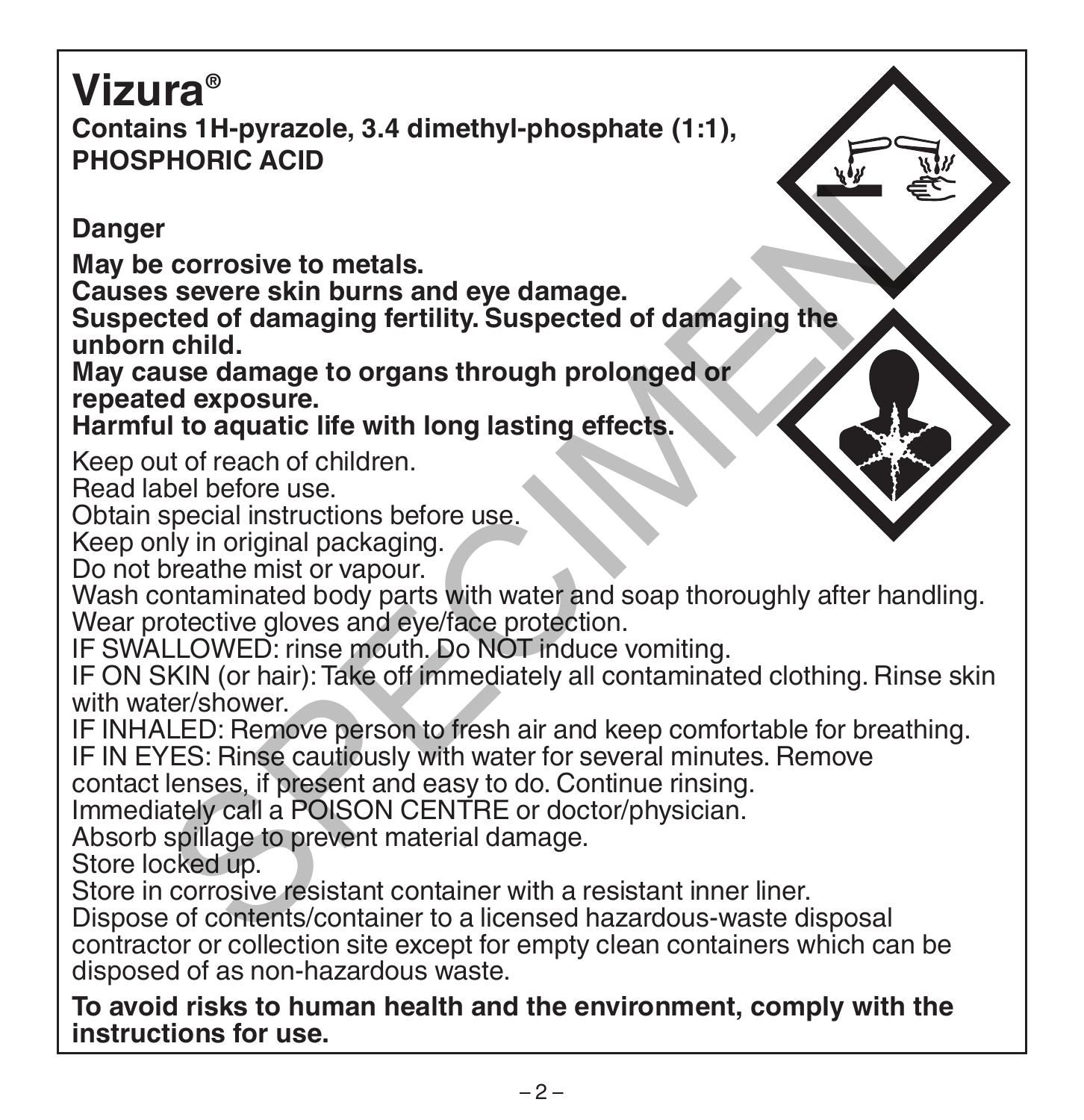### **DIRECTIONS FOR USE**

Vizura is a nitrogen stabiliser that improves the Nitrogen Use Efficiency of slurry and liquid biogas digestate waste.

Vizura contains the active substance DMPP which has been developed by BASF to delay the conversion of ammonium to nitrate in the soil.

The nitrogen in slurry and liquid biogas digestate is mainly in the form of ammonium. Once in the soil, ammonium is rapidly converted to nitrate depending on temperature, soil moisture and soil condition. Nitrate is not readily adsorbed onto soil and so if it is not taken up by roots it can easily be 'leached' down the soil profile by rainfall and hence lost to drainage water.

The addition of Vizura to the slurry or liquid digestate waste significantly delays the conversion rate of ammonium to nitrate. This means that the nitrogen, in the form of ammonium, remains in the rooting zone and available for plant uptake for a significantly longer period of time. This is beneficial to plant physiology and subsequently crop yield and quality. The benefit of using Vizura is particularly pronounced when the risk of nitrate leaching is greatest e.g. during periods of high rainfall following the application of slurry or liquid digestate on lighter, sandier soils.

#### **Application recommendations:**

| Application Rate: | Spreading Technology and Timing Advice                                                                                                                                                                                           |
|-------------------|----------------------------------------------------------------------------------------------------------------------------------------------------------------------------------------------------------------------------------|
| 3 I/ha            | When slurry or liquid digestate is incorporated to a depth                                                                                                                                                                       |
|                   | of over 20cm (e.g. ploughing) and for all applications<br>in late summer and autumn.                                                                                                                                             |
| $ 2 $ /ha         | When slurry or liquid digestate is incorporated to a depth<br>of between 0-20cm in the spring (e.g. trailing hose,<br>trailing shoe, or soil groove technique), as well as direct<br>incorporation by cultivator or disc harrow. |

### **General Application Instructions / Liability:**

The information in this product information is based on our present knowledge and experience. Due to the abundance of possible influences during the pro-cessing and application of our product, they do not exempt the user from their own tests and trials. Since the storage and application are outside our control, and we can not foresee all the relevant conditions, they do not exempt the user from their own tests and trials. Various influencing factors, in particular locally or regionally, can influence the effect of the product. These include, e.g. weathering and soil conditions, treatment dates, application rates, application technology, etc. Under particularly unfavourable conditions, a change in effectiveness cannot be ruled out. We or our sales partners are not liable for such consequences. Any proprietary rights, existing laws and regulations as well as the product information must be observed by the user of our product on his own responsibility. All information and information contained herein are subject to change without notice. in in sturry and liquid biogas digetate is mainly in the form of ammonium. Once it is not in simple by roots it can easily only only adsorbed onto soil and so if it is not taken up by roots it can easily of the by roots in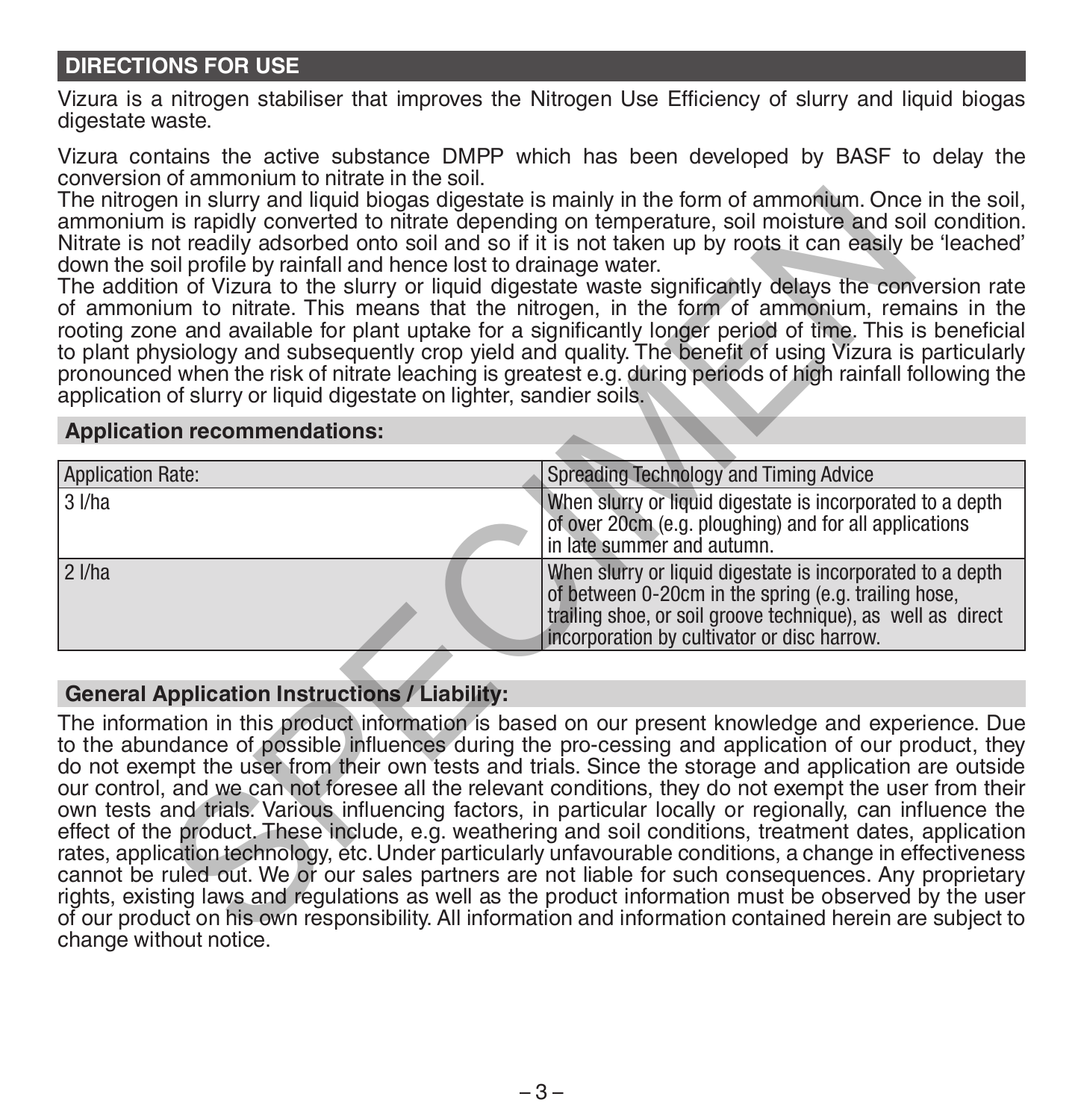## **Section 6 of the Health and Safety at Work Act**

### **Additional Product Safety Information**

The information on this label is based on the best available information including data from test results.

### **Safety Data Sheet**

To access the Safety Data Sheet for this product scan the QR code or use the weblink below:



http://www.agricentre.basf.co.uk/go/vizura\_sds Alternatively, contact your supplier.